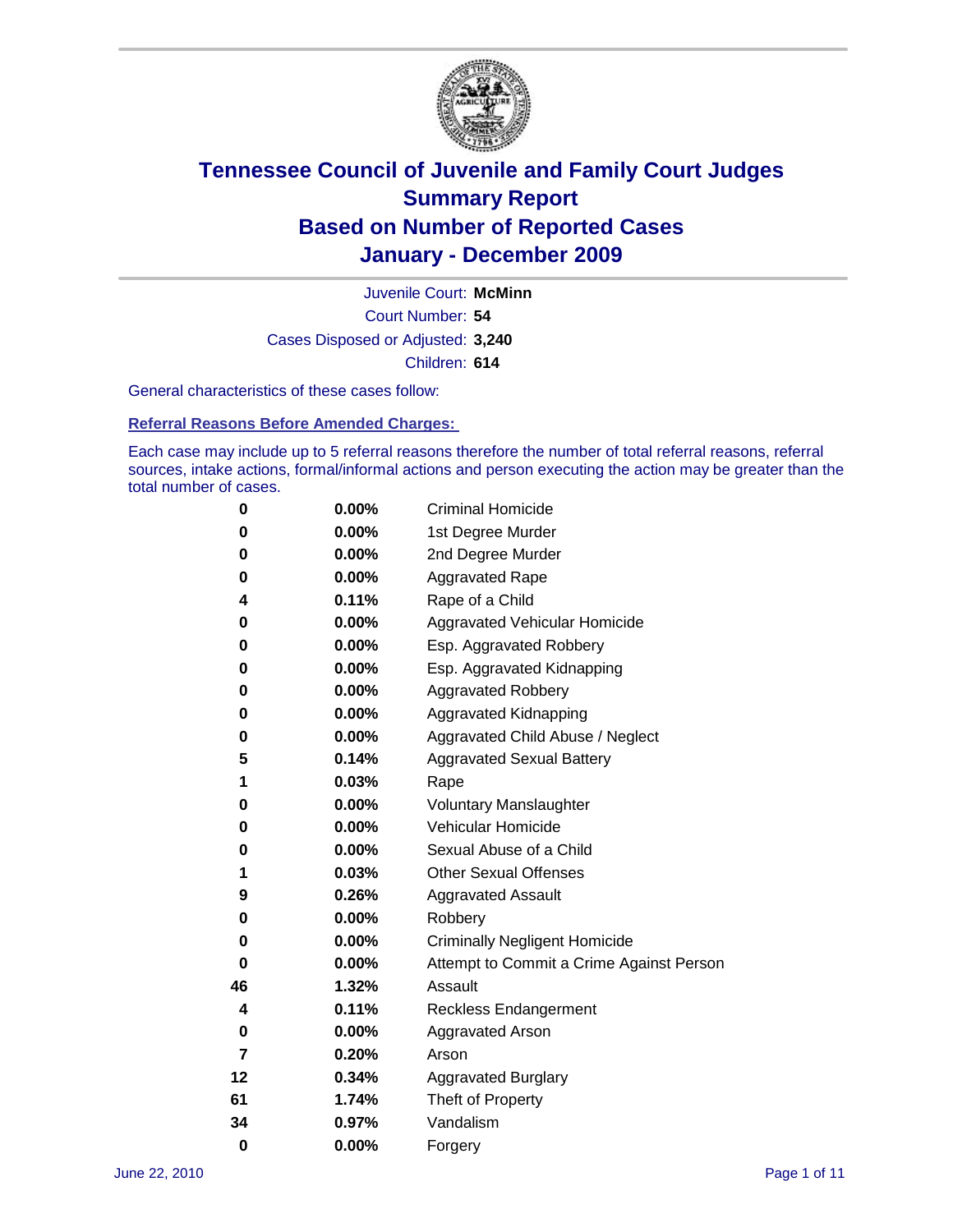

Court Number: **54** Juvenile Court: **McMinn** Cases Disposed or Adjusted: **3,240** Children: **614**

#### **Referral Reasons Before Amended Charges:**

Each case may include up to 5 referral reasons therefore the number of total referral reasons, referral sources, intake actions, formal/informal actions and person executing the action may be greater than the total number of cases.

| $\pmb{0}$   | 0.00%    | <b>Worthless Checks</b>                                     |
|-------------|----------|-------------------------------------------------------------|
| 1           | 0.03%    | Illegal Possession / Fraudulent Use of Credit / Debit Cards |
| 20          | 0.57%    | <b>Burglary</b>                                             |
| 3           | 0.09%    | Unauthorized Use of a Vehicle                               |
| $\pmb{0}$   | $0.00\%$ | <b>Cruelty to Animals</b>                                   |
| 5           | 0.14%    | Sale of Controlled Substances                               |
| 40          | 1.14%    | <b>Other Drug Offenses</b>                                  |
| 11          | 0.31%    | Possession of Controlled Substances                         |
| $\mathbf 0$ | $0.00\%$ | <b>Criminal Attempt</b>                                     |
| 1           | 0.03%    | Carrying Weapons on School Property                         |
| 1           | 0.03%    | Unlawful Carrying / Possession of a Weapon                  |
| 7           | 0.20%    | <b>Evading Arrest</b>                                       |
| 1           | 0.03%    | Escape                                                      |
| 4           | 0.11%    | Driving Under Influence (DUI)                               |
| 20          | 0.57%    | Possession / Consumption of Alcohol                         |
| 7           | 0.20%    | Resisting Stop, Frisk, Halt, Arrest or Search               |
| 0           | $0.00\%$ | <b>Aggravated Criminal Trespass</b>                         |
| 7           | 0.20%    | Harassment                                                  |
| $\pmb{0}$   | 0.00%    | Failure to Appear                                           |
| 3           | 0.09%    | Filing a False Police Report                                |
| 1           | 0.03%    | Criminal Impersonation                                      |
| 70          | 2.00%    | <b>Disorderly Conduct</b>                                   |
| 4           | 0.11%    | <b>Criminal Trespass</b>                                    |
| 3           | 0.09%    | <b>Public Intoxication</b>                                  |
| 0           | $0.00\%$ | Gambling                                                    |
| 111         | 3.17%    | <b>Traffic</b>                                              |
| 1           | 0.03%    | Local Ordinances                                            |
| 2           | 0.06%    | Violation of Wildlife Regulations                           |
| 0           | $0.00\%$ | Contempt of Court                                           |
| 60          | 1.72%    | Violation of Probation                                      |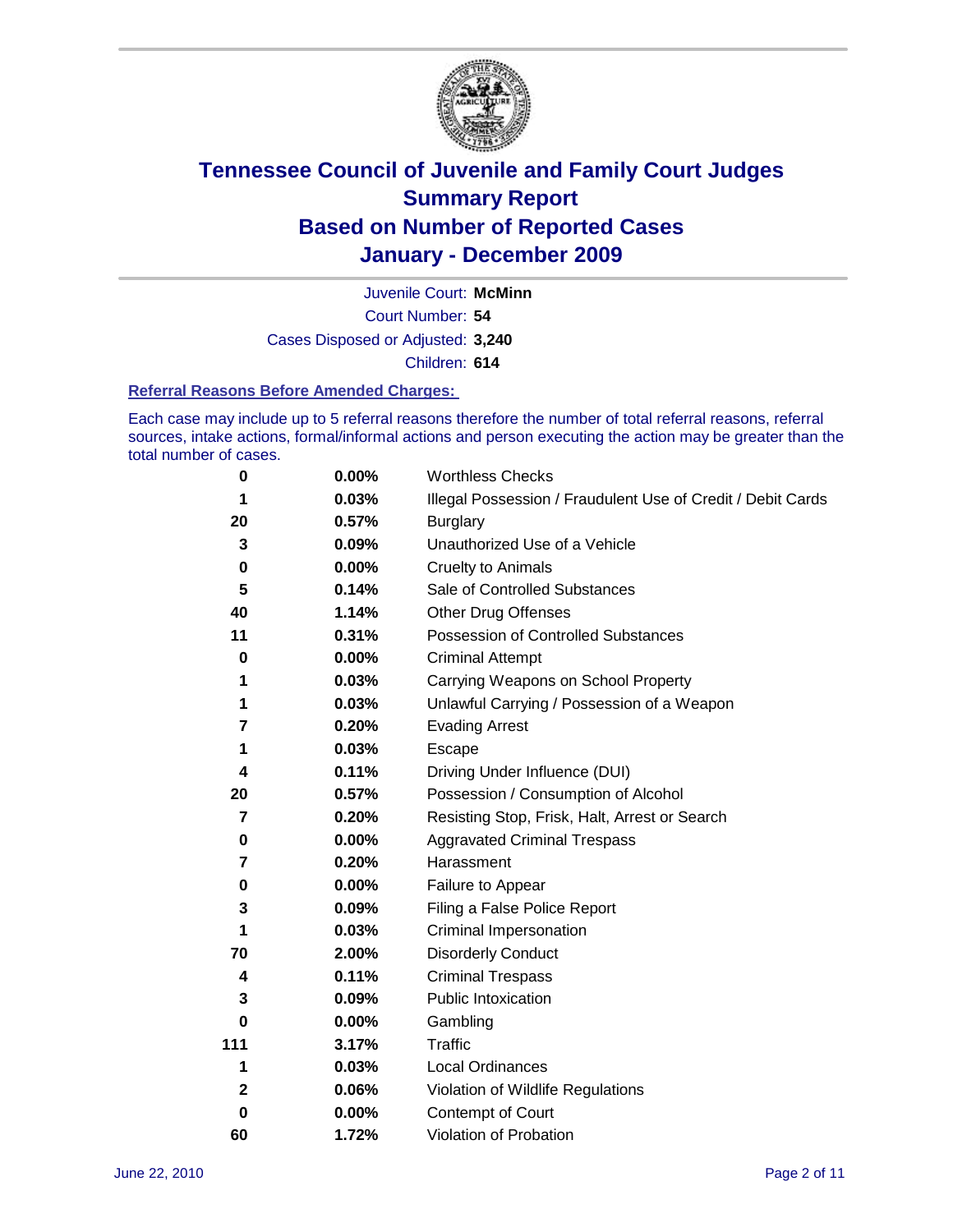

Court Number: **54** Juvenile Court: **McMinn** Cases Disposed or Adjusted: **3,240** Children: **614**

#### **Referral Reasons Before Amended Charges:**

Each case may include up to 5 referral reasons therefore the number of total referral reasons, referral sources, intake actions, formal/informal actions and person executing the action may be greater than the total number of cases.

| 15       | 0.43%   | Violation of Aftercare                 |
|----------|---------|----------------------------------------|
| 29       | 0.83%   | <b>Unruly Behavior</b>                 |
| 103      | 2.95%   | Truancy                                |
| 38       | 1.09%   | In-State Runaway                       |
| 1        | 0.03%   | Out-of-State Runaway                   |
| 75       | 2.14%   | Possession of Tobacco Products         |
| 0        | 0.00%   | Violation of a Valid Court Order       |
| 33       | 0.94%   | Violation of Curfew                    |
| 0        | 0.00%   | Sexually Abused Child                  |
| 0        | 0.00%   | <b>Physically Abused Child</b>         |
| 0        | 0.00%   | Dependency / Neglect                   |
| $\bf{0}$ | 0.00%   | <b>Termination of Parental Rights</b>  |
| 1        | 0.03%   | <b>Violation of Pretrial Diversion</b> |
| 5        | 0.14%   | Violation of Informal Adjustment       |
| 345      | 9.87%   | <b>Judicial Review</b>                 |
| 2,268    | 64.86%  | <b>Administrative Review</b>           |
| 0        | 0.00%   | <b>Foster Care Review</b>              |
| 0        | 0.00%   | Custody                                |
| 0        | 0.00%   | Visitation                             |
| 0        | 0.00%   | Paternity / Legitimation               |
| 0        | 0.00%   | <b>Child Support</b>                   |
| $\bf{0}$ | 0.00%   | <b>Request for Medical Treatment</b>   |
| 0        | 0.00%   | <b>Consent to Marry</b>                |
| 17       | 0.49%   | Other                                  |
| 3,497    | 100.00% | <b>Total Referrals</b>                 |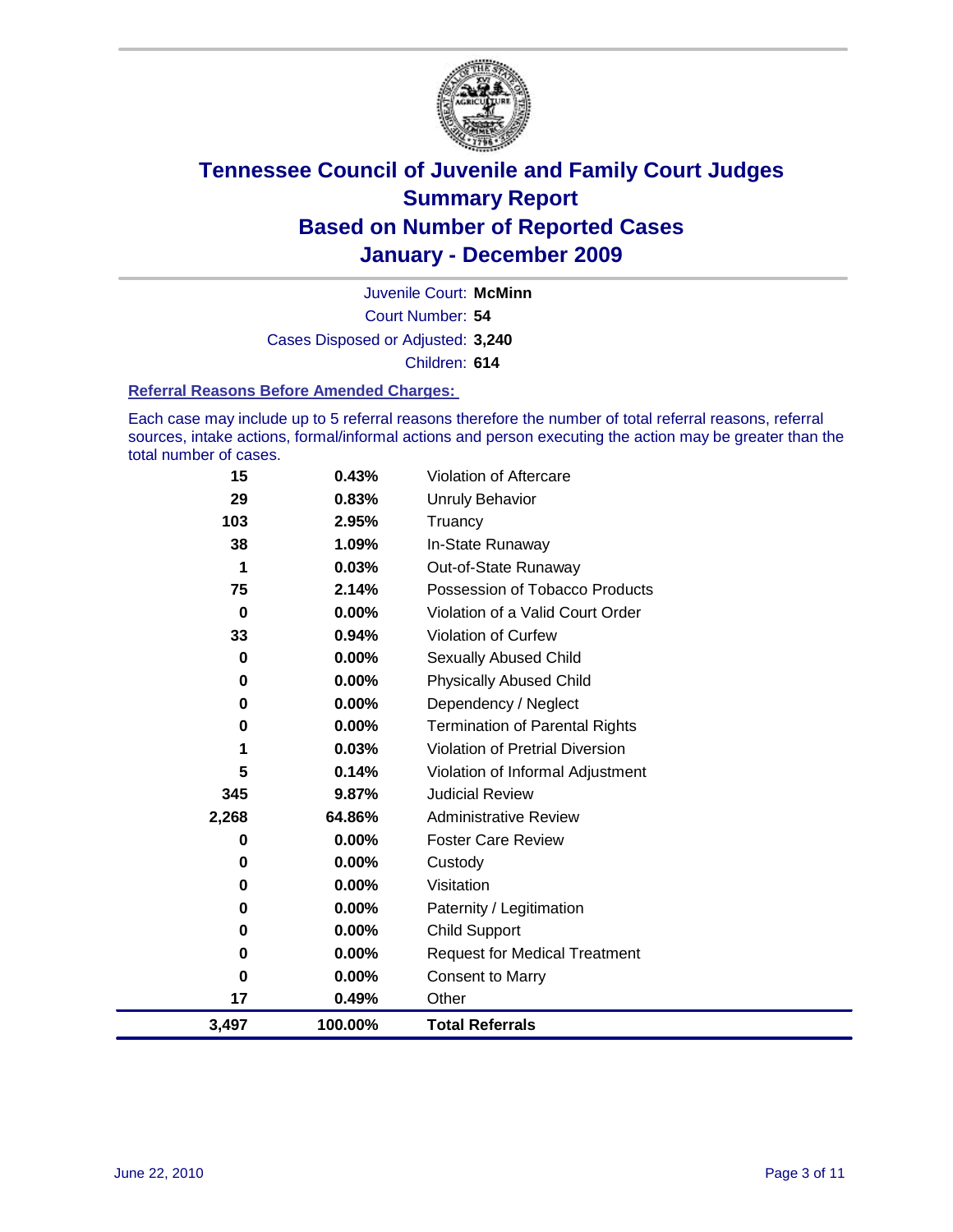

| Juvenile Court: McMinn     |                                   |                                   |  |  |
|----------------------------|-----------------------------------|-----------------------------------|--|--|
| Court Number: 54           |                                   |                                   |  |  |
|                            | Cases Disposed or Adjusted: 3,240 |                                   |  |  |
|                            |                                   | Children: 614                     |  |  |
| <b>Referral Sources: 1</b> |                                   |                                   |  |  |
| 559                        | 15.99%                            | <b>Law Enforcement</b>            |  |  |
| 39                         | 1.12%                             | Parents                           |  |  |
| $\overline{\mathbf{z}}$    | 0.20%                             | Relatives                         |  |  |
| 0                          | 0.00%                             | Self                              |  |  |
| 124                        | 3.55%                             | School                            |  |  |
| 0                          | 0.00%                             | <b>CSA</b>                        |  |  |
| 53                         | 1.52%                             | <b>DCS</b>                        |  |  |
| 7                          | 0.20%                             | <b>Other State Department</b>     |  |  |
| 0                          | $0.00\%$                          | <b>District Attorney's Office</b> |  |  |
| 2,648                      | 75.72%                            | <b>Court Staff</b>                |  |  |
| 0                          | 0.00%                             | Social Agency                     |  |  |
| 11                         | 0.31%                             | <b>Other Court</b>                |  |  |
| 49                         | 1.40%                             | Victim                            |  |  |
| 0                          | 0.00%                             | Child & Parent                    |  |  |
| 0                          | 0.00%                             | Hospital                          |  |  |
| 0                          | 0.00%                             | Unknown                           |  |  |
| 0                          | 0.00%                             | Other                             |  |  |
| 3,497                      | 100.00%                           | <b>Total Referral Sources</b>     |  |  |
|                            |                                   |                                   |  |  |

### **Age of Child at Referral: 2**

| 614 | 100.00%  | <b>Total Child Count</b> |
|-----|----------|--------------------------|
| 0   | $0.00\%$ | <b>Unknown</b>           |
| 7   | 1.14%    | Ages 19 and Over         |
| 193 | 31.43%   | Ages 17 through 18       |
| 265 | 43.16%   | Ages 15 through 16       |
| 98  | 15.96%   | Ages 13 through 14       |
| 23  | 3.75%    | Ages 11 through 12       |
| 28  | 4.56%    | Ages 10 and Under        |
|     |          |                          |

<sup>1</sup> If different than number of Referral Reasons (3497), verify accuracy of your court's data.

<sup>2</sup> One child could be counted in multiple categories, verify accuracy of your court's data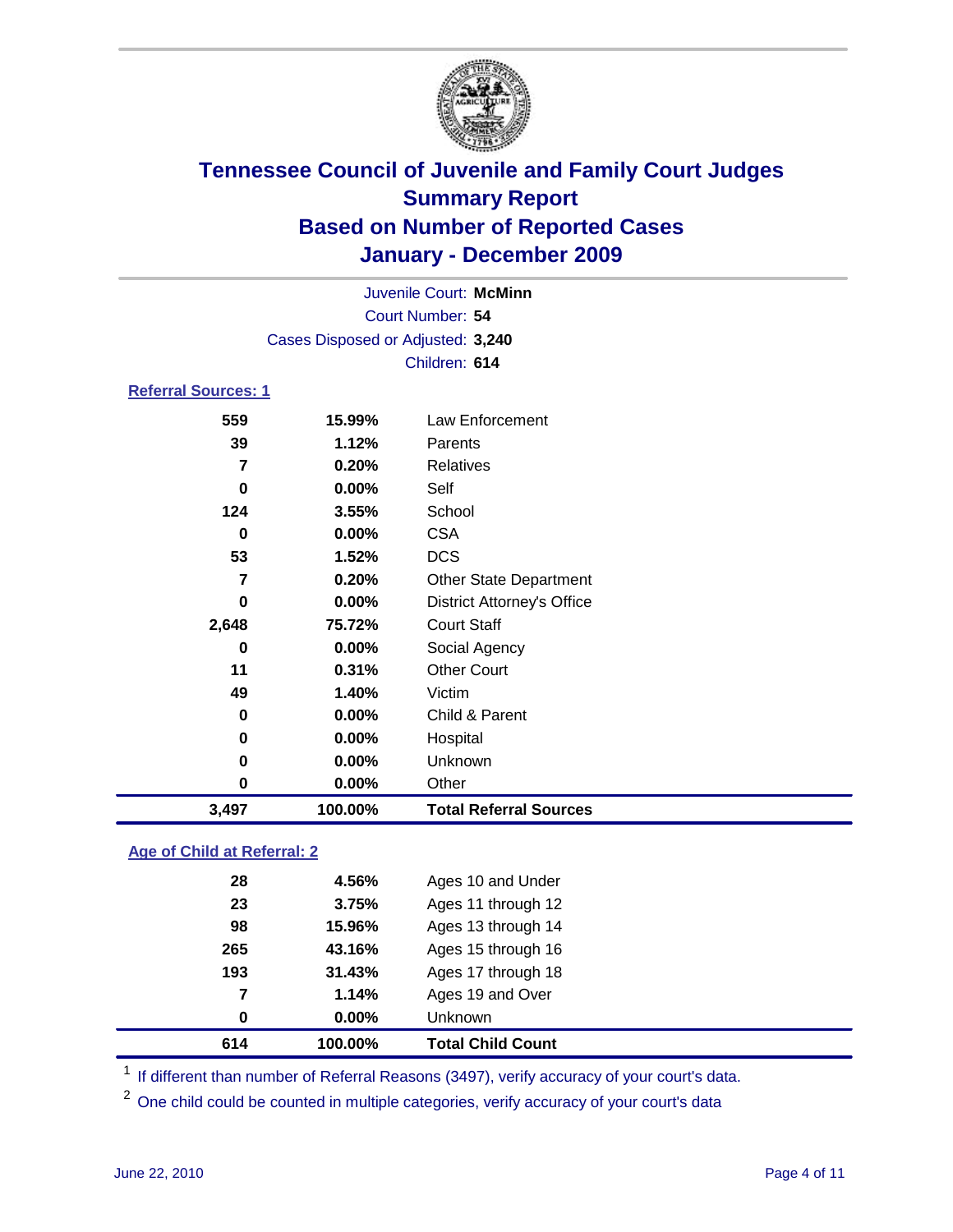

| Juvenile Court: McMinn                  |                                   |                          |  |  |
|-----------------------------------------|-----------------------------------|--------------------------|--|--|
|                                         | Court Number: 54                  |                          |  |  |
|                                         | Cases Disposed or Adjusted: 3,240 |                          |  |  |
|                                         |                                   | Children: 614            |  |  |
| Sex of Child: 1                         |                                   |                          |  |  |
| 396                                     | 64.50%                            | Male                     |  |  |
| 218                                     | 35.50%                            | Female                   |  |  |
| $\mathbf 0$                             | 0.00%                             | Unknown                  |  |  |
| 614                                     | 100.00%                           | <b>Total Child Count</b> |  |  |
| Race of Child: 1                        |                                   |                          |  |  |
| 532                                     | 86.64%                            | White                    |  |  |
| 62                                      | 10.10%                            | African American         |  |  |
| $\mathbf 0$                             | 0.00%                             | Native American          |  |  |
| 1                                       | 0.16%                             | Asian                    |  |  |
| 19                                      | 3.09%                             | Mixed                    |  |  |
| $\mathbf 0$                             | 0.00%                             | Unknown                  |  |  |
| 614                                     | 100.00%                           | <b>Total Child Count</b> |  |  |
| <b>Hispanic Origin: 1</b>               |                                   |                          |  |  |
| 17                                      | 2.77%                             | Yes                      |  |  |
| 597                                     | 97.23%                            | No                       |  |  |
| $\mathbf 0$                             | 0.00%                             | Unknown                  |  |  |
| 614                                     | 100.00%                           | <b>Total Child Count</b> |  |  |
| <b>School Enrollment of Children: 1</b> |                                   |                          |  |  |
| 563                                     | 91.69%                            | Yes                      |  |  |
| 49                                      | 7.98%                             | No                       |  |  |
| $\overline{\mathbf{2}}$                 | 0.33%                             | Unknown                  |  |  |
| 614                                     | 100.00%                           | <b>Total Child Count</b> |  |  |

One child could be counted in multiple categories, verify accuracy of your court's data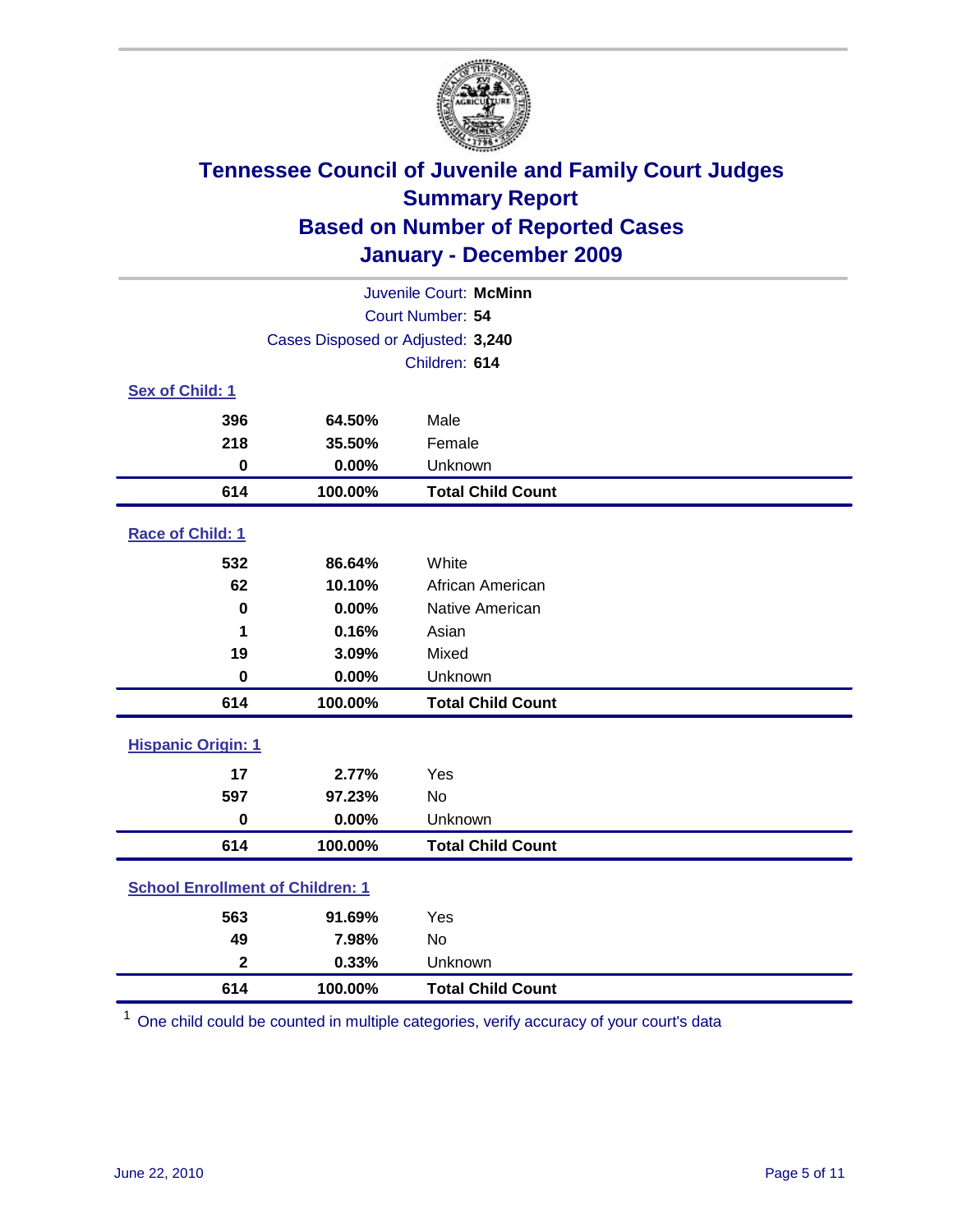

Court Number: **54** Juvenile Court: **McMinn** Cases Disposed or Adjusted: **3,240** Children: **614**

### **Living Arrangement of Child at Time of Referral: 1**

| 614 | 100.00%  | <b>Total Child Count</b>     |  |
|-----|----------|------------------------------|--|
| 0   | $0.00\%$ | Other                        |  |
| 0   | $0.00\%$ | <b>Unknown</b>               |  |
| 16  | 2.61%    | Independent                  |  |
| 0   | $0.00\%$ | In an Institution            |  |
| 0   | $0.00\%$ | In a Residential Center      |  |
| 2   | 0.33%    | In a Group Home              |  |
| 16  | 2.61%    | With Foster Family           |  |
| 22  | 3.58%    | With Adoptive Parents        |  |
| 58  | 9.45%    | <b>With Relatives</b>        |  |
| 41  | 6.68%    | With Father                  |  |
| 215 | 35.02%   | <b>With Mother</b>           |  |
| 73  | 11.89%   | With Mother and Stepfather   |  |
| 21  | 3.42%    | With Father and Stepmother   |  |
| 150 | 24.43%   | With Both Biological Parents |  |
|     |          |                              |  |

### **Type of Detention: 2**

| 3.240 | 100.00%  | <b>Total Detention Count</b> |
|-------|----------|------------------------------|
| 0     | $0.00\%$ | Other                        |
| 3,222 | 99.44%   | Does Not Apply               |
| 0     | $0.00\%$ | <b>Unknown</b>               |
| 0     | $0.00\%$ | <b>Psychiatric Hospital</b>  |
| 0     | 0.00%    | Jail - No Separation         |
| 0     | $0.00\%$ | Jail - Partial Separation    |
| 0     | $0.00\%$ | Jail - Complete Separation   |
| 18    | 0.56%    | Juvenile Detention Facility  |
| 0     | $0.00\%$ | Non-Secure Placement         |
|       |          |                              |

<sup>1</sup> One child could be counted in multiple categories, verify accuracy of your court's data

<sup>2</sup> If different than number of Cases (3240) verify accuracy of your court's data.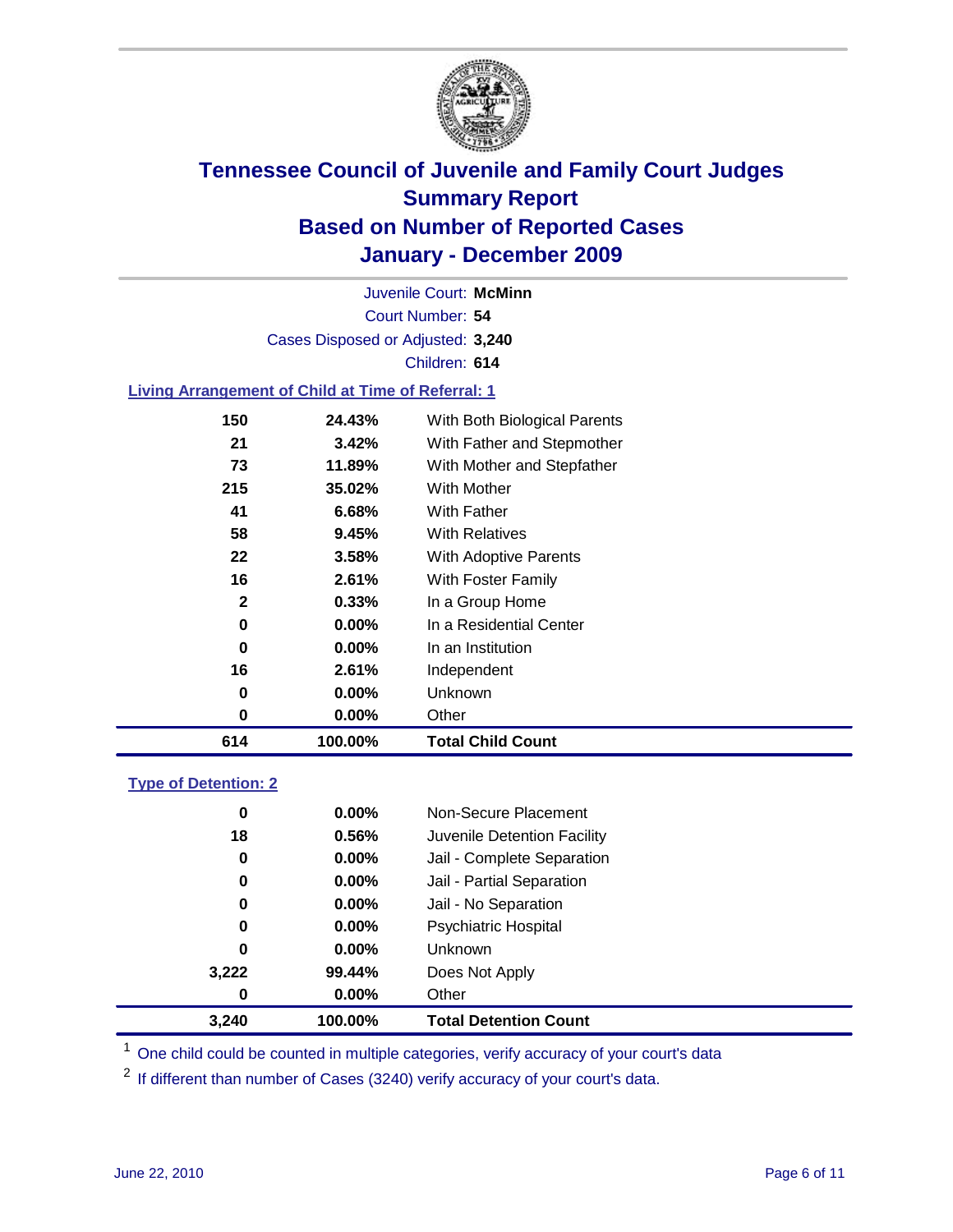

| Juvenile Court: McMinn                             |                                   |                                      |  |  |  |
|----------------------------------------------------|-----------------------------------|--------------------------------------|--|--|--|
|                                                    | Court Number: 54                  |                                      |  |  |  |
|                                                    | Cases Disposed or Adjusted: 3,240 |                                      |  |  |  |
|                                                    |                                   | Children: 614                        |  |  |  |
| <b>Placement After Secure Detention Hearing: 1</b> |                                   |                                      |  |  |  |
| 10                                                 | 0.31%                             | Returned to Prior Living Arrangement |  |  |  |
| $\bf{0}$                                           | 0.00%                             | Juvenile Detention Facility          |  |  |  |
| 0                                                  | 0.00%                             | Jail                                 |  |  |  |
| 6                                                  | 0.19%                             | Shelter / Group Home                 |  |  |  |
| 1                                                  | 0.03%                             | <b>Foster Family Home</b>            |  |  |  |
| 0                                                  | 0.00%                             | Psychiatric Hospital                 |  |  |  |
| 0                                                  | 0.00%                             | Unknown                              |  |  |  |
| 3,223                                              | 99.48%                            | Does Not Apply                       |  |  |  |
| 0                                                  | 0.00%                             | Other                                |  |  |  |
| 3,240                                              | 100.00%                           | <b>Total Placement Count</b>         |  |  |  |
|                                                    |                                   |                                      |  |  |  |
| <b>Intake Actions: 2</b>                           |                                   |                                      |  |  |  |
| 754                                                | 21.56%                            | <b>Petition Filed</b>                |  |  |  |
| $\mathbf{2}$                                       | 0.06%                             | <b>Motion Filed</b>                  |  |  |  |
| 11                                                 | 0.31%                             | <b>Citation Processed</b>            |  |  |  |
| $\mathbf{2}$                                       | 0.06%                             | Notification of Paternity Processed  |  |  |  |
| 343                                                | 9.81%                             | Scheduling of Judicial Review        |  |  |  |
| 2,267                                              | 64.83%                            | Scheduling of Administrative Review  |  |  |  |
| 0                                                  | $0.00\%$                          | Scheduling of Foster Care Review     |  |  |  |
| 0                                                  | 0.00%                             | Unknown                              |  |  |  |
| 118                                                | 3.37%                             | Does Not Apply                       |  |  |  |
| $\pmb{0}$                                          | 0.00%                             | Other                                |  |  |  |
| 3,497                                              | 100.00%                           | <b>Total Intake Count</b>            |  |  |  |

<sup>1</sup> If different than number of Cases (3240) verify accuracy of your court's data.

<sup>2</sup> If different than number of Referral Reasons (3497), verify accuracy of your court's data.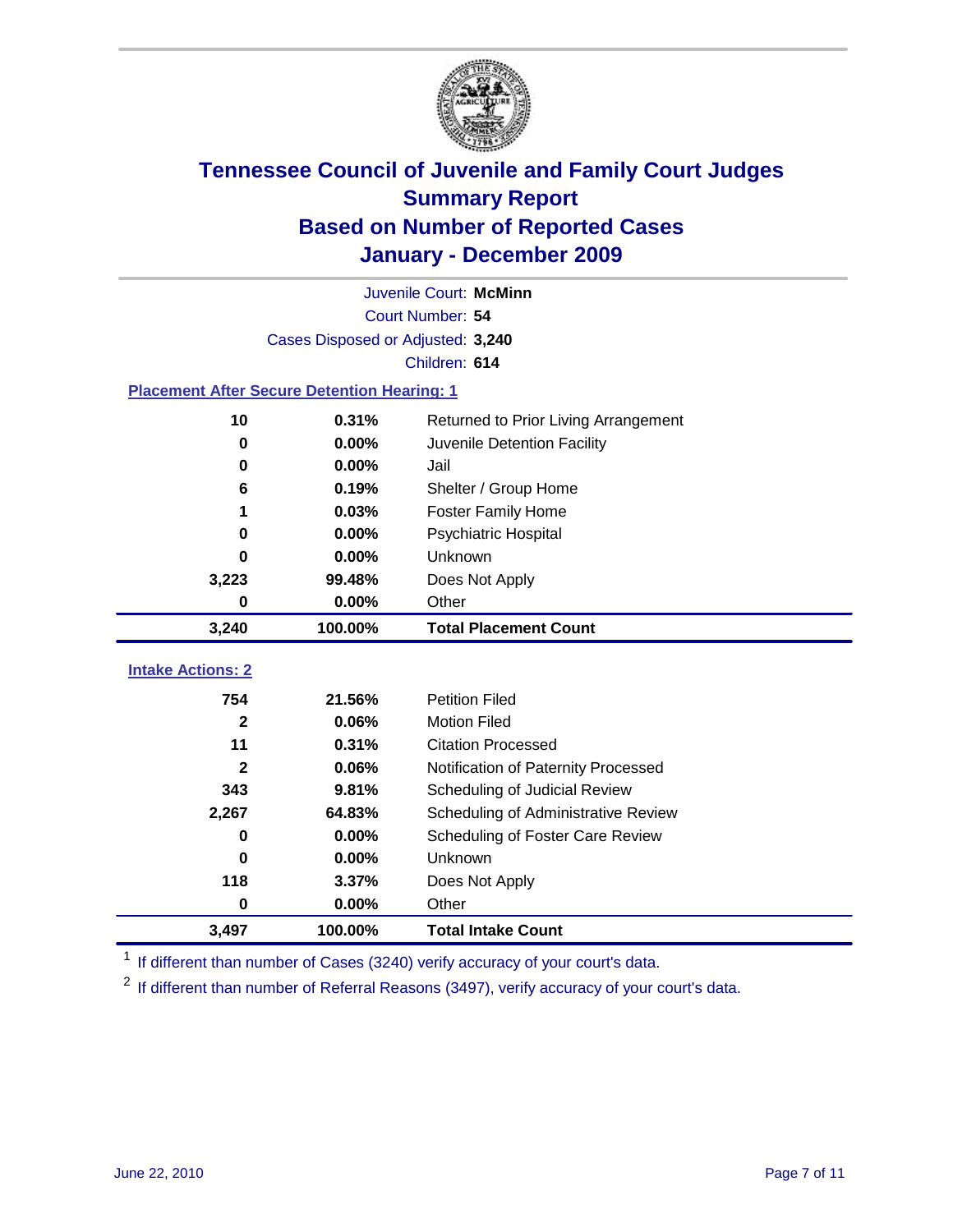

Court Number: **54** Juvenile Court: **McMinn** Cases Disposed or Adjusted: **3,240** Children: **614**

### **Last Grade Completed by Child: 1**

| 3                                       | 0.49%   | Too Young for School         |  |
|-----------------------------------------|---------|------------------------------|--|
| 4                                       | 0.65%   | Preschool                    |  |
| 7                                       | 1.14%   | Kindergarten                 |  |
| $\mathbf 2$                             | 0.33%   | 1st Grade                    |  |
| $\mathbf{2}$                            | 0.33%   | 2nd Grade                    |  |
| 7                                       | 1.14%   | 3rd Grade                    |  |
| 10                                      | 1.63%   | 4th Grade                    |  |
| 10                                      | 1.63%   | 5th Grade                    |  |
| 24                                      | 3.91%   | 6th Grade                    |  |
| 40                                      | 6.51%   | 7th Grade                    |  |
| 134                                     | 21.82%  | 8th Grade                    |  |
| 116                                     | 18.89%  | 9th Grade                    |  |
| 154                                     | 25.08%  | 10th Grade                   |  |
| 80                                      | 13.03%  | 11th Grade                   |  |
| 1                                       | 0.16%   | 12th Grade                   |  |
| 0                                       | 0.00%   | Non-Graded Special Ed        |  |
| 3                                       | 0.49%   | <b>GED</b>                   |  |
| 5                                       | 0.81%   | Graduated                    |  |
| $\bf{0}$                                | 0.00%   | <b>Never Attended School</b> |  |
| 12                                      | 1.95%   | Unknown                      |  |
| $\bf{0}$                                | 0.00%   | Other                        |  |
| 614                                     | 100.00% | <b>Total Child Count</b>     |  |
| <b>Enrolled in Special Education: 1</b> |         |                              |  |

| 614            | 100.00% | <b>Total Child Count</b> |  |
|----------------|---------|--------------------------|--|
| $\overline{2}$ | 0.33%   | <b>Unknown</b>           |  |
| 535            | 87.13%  | No                       |  |
| 77             | 12.54%  | Yes                      |  |
|                |         |                          |  |

One child could be counted in multiple categories, verify accuracy of your court's data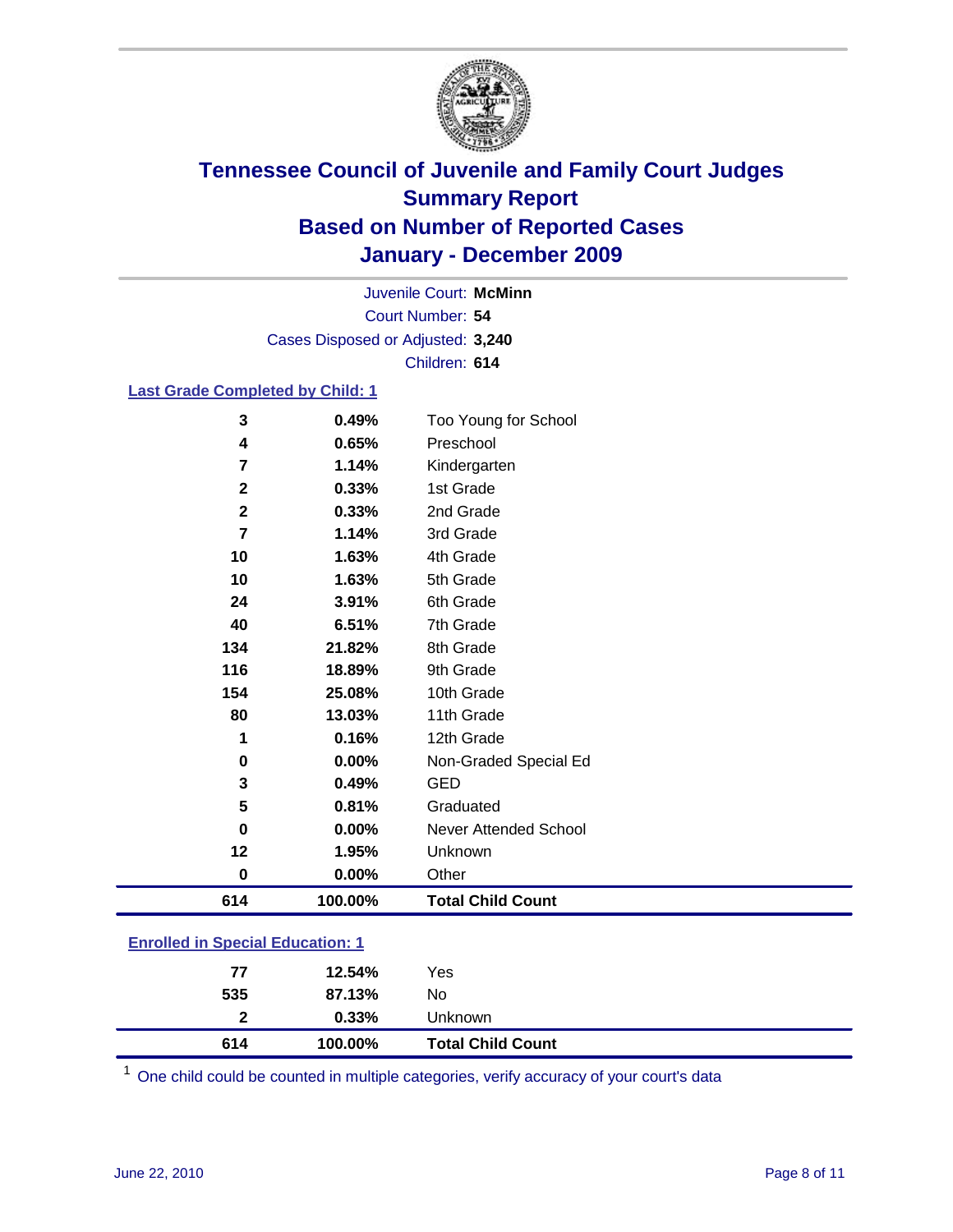

|                              | Juvenile Court: McMinn            |                           |  |  |
|------------------------------|-----------------------------------|---------------------------|--|--|
|                              | Court Number: 54                  |                           |  |  |
|                              | Cases Disposed or Adjusted: 3,240 |                           |  |  |
|                              |                                   | Children: 614             |  |  |
| <b>Action Executed By: 1</b> |                                   |                           |  |  |
| 1,007                        | 28.80%                            | Judge                     |  |  |
| 64                           | 1.83%                             | Referee                   |  |  |
| 2,426                        | 69.37%                            | <b>YSO</b>                |  |  |
| 0                            | 0.00%                             | Other                     |  |  |
| 0                            | 0.00%                             | Unknown                   |  |  |
| 3,497                        | 100.00%                           | <b>Total Action Count</b> |  |  |

### **Formal / Informal Actions: 1**

| 107          | 3.06%    | Dismissed                                        |
|--------------|----------|--------------------------------------------------|
| 20           | 0.57%    | Retired / Nolle Prosequi                         |
| 339          | 9.69%    | <b>Complaint Substantiated Delinquent</b>        |
| 89           | 2.55%    | <b>Complaint Substantiated Status Offender</b>   |
| 0            | 0.00%    | <b>Complaint Substantiated Dependent/Neglect</b> |
| 0            | $0.00\%$ | <b>Complaint Substantiated Abused</b>            |
| 0            | $0.00\%$ | <b>Complaint Substantiated Mentally III</b>      |
| 158          | 4.52%    | Informal Adjustment                              |
| 57           | 1.63%    | <b>Pretrial Diversion</b>                        |
| $\mathbf{2}$ | 0.06%    | <b>Transfer to Adult Court Hearing</b>           |
| 1            | 0.03%    | Charges Cleared by Transfer to Adult Court       |
| 19           | 0.54%    | Special Proceeding                               |
| 279          | 7.98%    | <b>Review Concluded</b>                          |
| 2,426        | 69.37%   | Case Held Open                                   |
| 0            | $0.00\%$ | Other                                            |
| 0            | $0.00\%$ | <b>Unknown</b>                                   |
| 3,497        | 100.00%  | <b>Total Action Count</b>                        |

<sup>1</sup> If different than number of Referral Reasons (3497), verify accuracy of your court's data.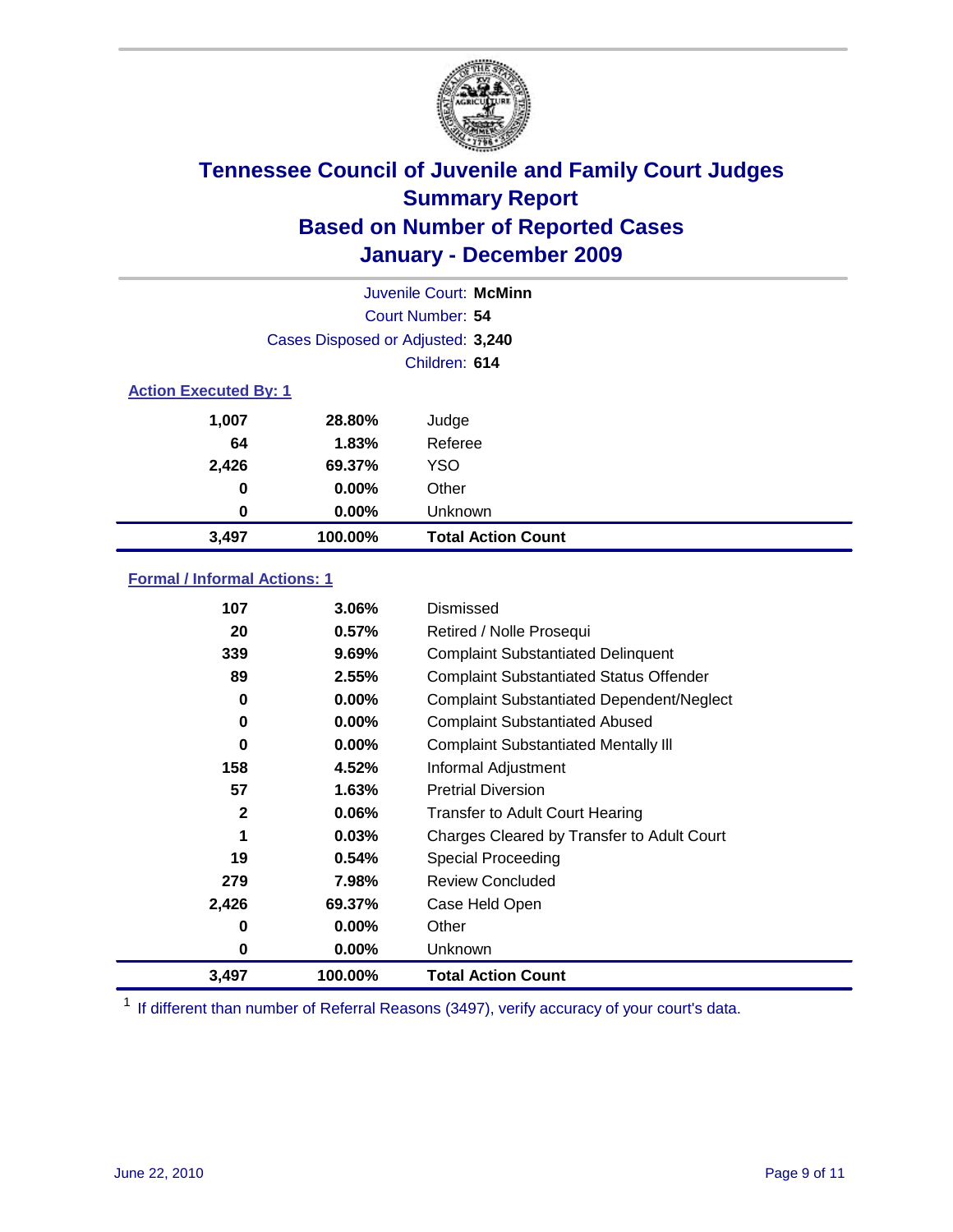

|                       |                                   | Juvenile Court: McMinn                                |
|-----------------------|-----------------------------------|-------------------------------------------------------|
|                       |                                   | Court Number: 54                                      |
|                       | Cases Disposed or Adjusted: 3,240 |                                                       |
|                       |                                   | Children: 614                                         |
| <b>Case Outcomes:</b> |                                   | There can be multiple outcomes for one child or case. |
| 103                   | 2.22%                             | <b>Case Dismissed</b>                                 |
| 15                    | 0.32%                             | Case Retired or Nolle Prosequi                        |
| 114                   | 2.46%                             | Warned / Counseled                                    |
| 2,749                 | 59.31%                            | <b>Held Open For Review</b>                           |
| 240                   | 5.18%                             | Supervision / Probation to Juvenile Court             |
| 73                    | 1.57%                             | <b>Probation to Parents</b>                           |
| 32                    | 0.69%                             | Referral to Another Entity for Supervision / Service  |
| 43                    | 0.93%                             | Referred for Mental Health Counseling                 |
| 66                    | 1.42%                             | Referred for Alcohol and Drug Counseling              |
| 23                    | 0.50%                             | <b>Referred to Alternative School</b>                 |
| 0                     | 0.00%                             | Referred to Private Child Agency                      |
| 42                    | 0.91%                             | Referred to Defensive Driving School                  |
| 0                     | 0.00%                             | Referred to Alcohol Safety School                     |
| 1                     | 0.02%                             | Referred to Juvenile Court Education-Based Program    |
| 68                    | 1.47%                             | Driver's License Held Informally                      |
| 0                     | 0.00%                             | <b>Voluntary Placement with DMHMR</b>                 |
| 0                     | 0.00%                             | <b>Private Mental Health Placement</b>                |
| 0                     | 0.00%                             | <b>Private MR Placement</b>                           |
| 0                     | 0.00%                             | Placement with City/County Agency/Facility            |
| 0                     | 0.00%                             | Placement with Relative / Other Individual            |
| 64                    | 1.38%                             | Fine                                                  |
| 222                   | 4.79%                             | <b>Public Service</b>                                 |
| 27                    | 0.58%                             | Restitution                                           |
| 17                    | 0.37%                             | <b>Runaway Returned</b>                               |
| 10                    | 0.22%                             | No Contact Order                                      |
| 0                     | 0.00%                             | Injunction Other than No Contact Order                |
| 4                     | 0.09%                             | <b>House Arrest</b>                                   |
| 0                     | 0.00%                             | <b>Court Defined Curfew</b>                           |
| 27                    | 0.58%                             | Dismissed from Informal Adjustment                    |
| 51                    | 1.10%                             | <b>Dismissed from Pretrial Diversion</b>              |
| 93                    | 2.01%                             | Released from Probation                               |
| 3                     | 0.06%                             | <b>Transferred to Adult Court</b>                     |
| 0                     | $0.00\%$                          | <b>DMHMR Involuntary Commitment</b>                   |